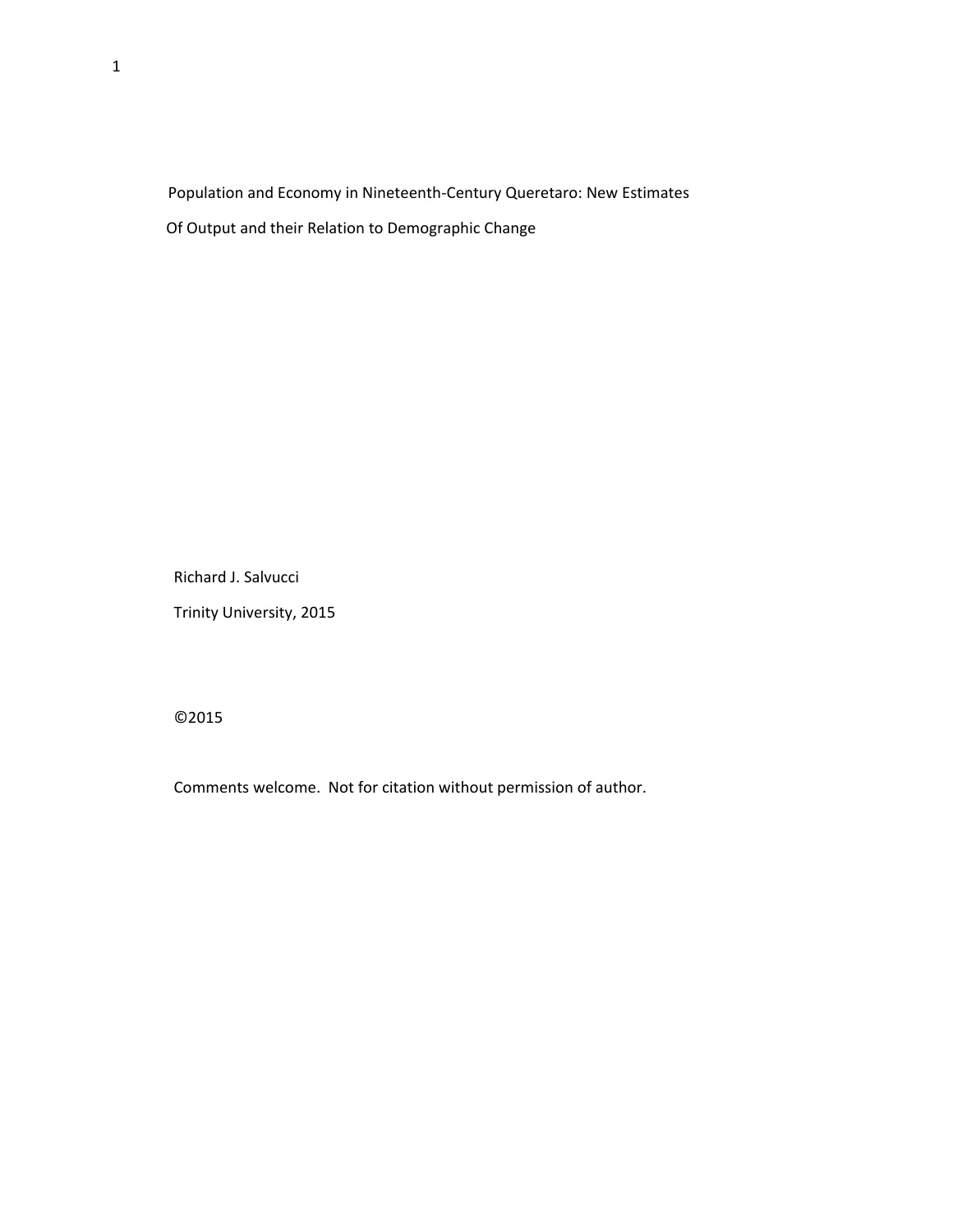Introduction and Summary of Findings

José Antonio del Raso (1780-1848) was born in Puebla, but spent forty years, two thirds of his life, in Querétaro. He had been the administrator of the hacienda "San Cristóbal" in nearby Acámbaro. He also held positions in the *ayuntamiento* of the city, in the departmental Assembly, and in the National Congress. He briefly served as interim Governor in 1846. In the judgment of Simon Miller, the rather remarkable, not to say unique report that he presented on the economy of the state of Querétaro in 1845 has the ring of authenticity.<sup>1</sup> With certain qualifications, I consider Miller's judgment quite accurate. Raso knew what he was talking about. If we take his report at its word, we shall certainly need to rethink the questions of levels and rates of population and income growth in the early nineteenth century. If Querétaro was typical—and, admittedly, there was no reason to think it was and much reason to think that it wasn't—there was no sustained economic depression in Mexico in the early nineteenth century. Population growth and per capita income levels were then much higher than we are accustomed to thinking, or at least consistent with consensus levels of income.

What, then, are we to make of his statements about the state of production in the department of Querétaro around 1840? At first glance, however long his experience in the region and however careful his qualifications about the value of indicators like the *alcabala* as indicators of production, Raso had his biases. Raso was, in the politics of the era, a thorough liberal and an anti-Santanista. In a comprehensive denunciation of José María Gutiérrez Estrada's monarchical project for Mexico, Raso styles himself "*un republican exaltado*" and spares no effort to demonstrate that Mexico was fit material for a republic, and should in no way be thought to have retroceded morally, materially or politically

<sup>1</sup>*Notas estadísticas del Departamento de Querétaro…Año de 1845* (México, 1848); Miller, Simon (1983) Agrarian capitalism in central Mexico: from hacienda to rancho in the state of Queretaro, 1845-1900, p. 30. Durham theses, Durham University. Available at Durham E-Theses Online: http://etheses.dur.ac.uk/7584/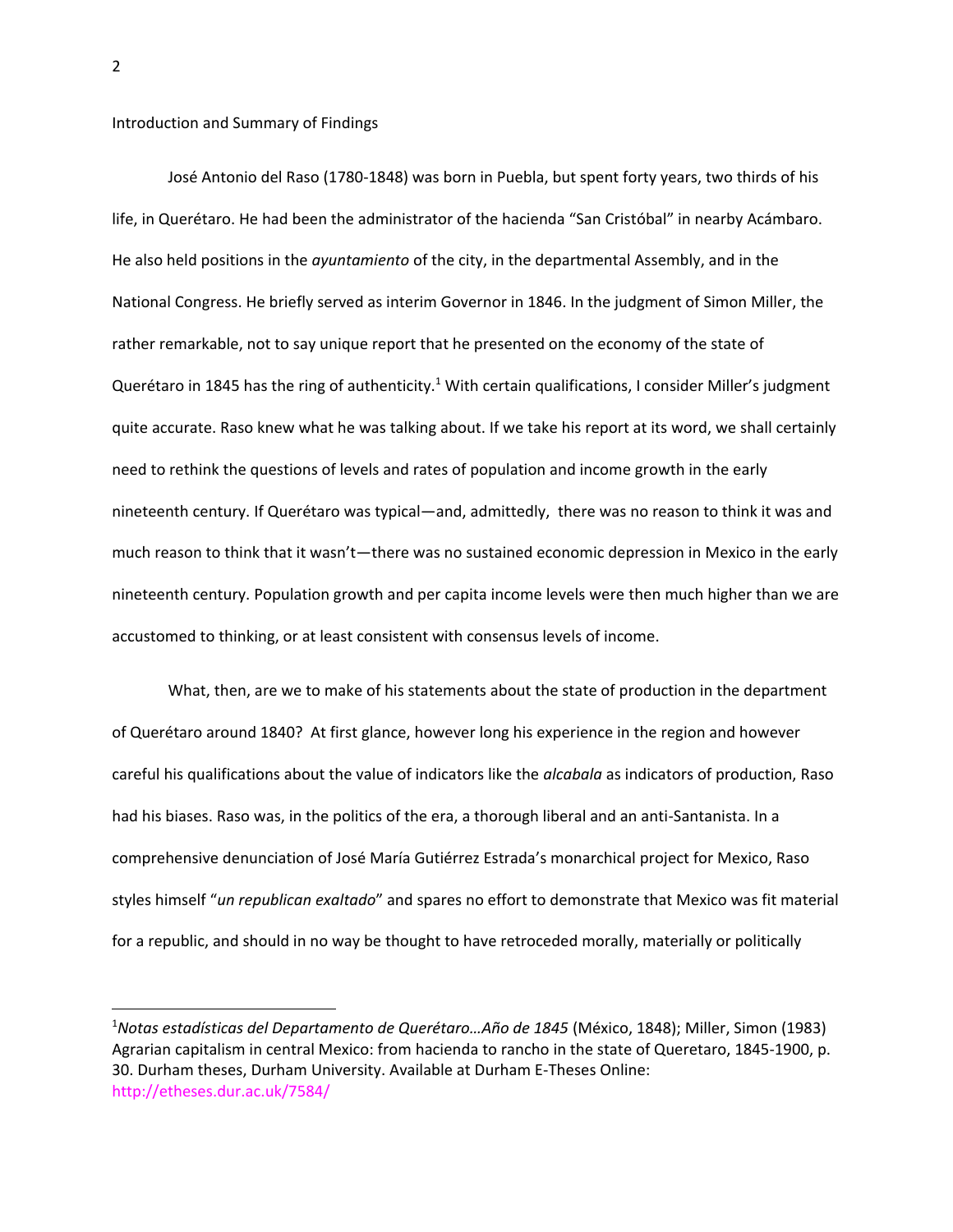since declaring independence.<sup>2</sup> To make his point, he turns first to population figures. From 1793 to 1820, Raso says, population in Mexico had grown by 1.6 million persons. From 1821 to 1840, he continues, the growth in population was 2.6 million people. Rather presciently, he concludes economists consider this improvement "attributable to the goodness of institutions." The first figure is actually pretty conventional. It essentially follows what Robert McCaa terms the "Revillagigedo-Navarro-Official" population trajectory.<sup>3</sup> But from 1820 to 1840, the growth appears to be too high, exceeding the course of the official or conventional series by nearly 600,000. Relative to McCaa's new estimates for 1840, Raso's is about 1.4 million persons higher, or well in excess of McCaa's revised totals. But by 1850, McCaa's figure and the conventional series are about the same. He argues that as far as population is concerned, he "would half the commonly accepted growth rate for late colonial times [and] double that for the early republic" largely because of a decline in the mortality rate in the early Republic.

It is hard to know exactly how Raso arrived at these totals, other than to speculate, like McCaa, that they were based on a projection that assumed declining mortality. As we shall see momentarily, the presumption of declining mortality is correct, at least to the extent that Raso based his calculations on population data coming from nineteen parishes and vicarages in the department of Querétaro. If he simply extrapolated to Mexico as a whole, the spirit, if not the precise conclusion, agrees with McCaa's desire to raise early nineteenth century population growth rates. On the other hand, there is ample evidence that projections—even contemporaneous ones—produced higher population totals than do manuscript census totals themselves. If nothing else, we should proceed with caution.<sup>4</sup>

<sup>2</sup> [José] Antonio del Raso, *Refutación del proyecto monárquico-extranjero de Don José María Gutiérrez Estrada*  (México, 1840), pp. 13-14.

<sup>&</sup>lt;sup>3</sup> Robert McCaa, "The Peopling of Mexico from Origins to Revolution," in Michael R. Haines and Richard H. Steckel, *A Population History of North America* (New York, 2000), pp. 278-279.

<sup>4</sup> Sonia Pérez Toledo with the collaboration of Herbert S Klein, *Población y estructura social de la Ciudad de México, 1790-1842* (México, 2004), pp. 63-65.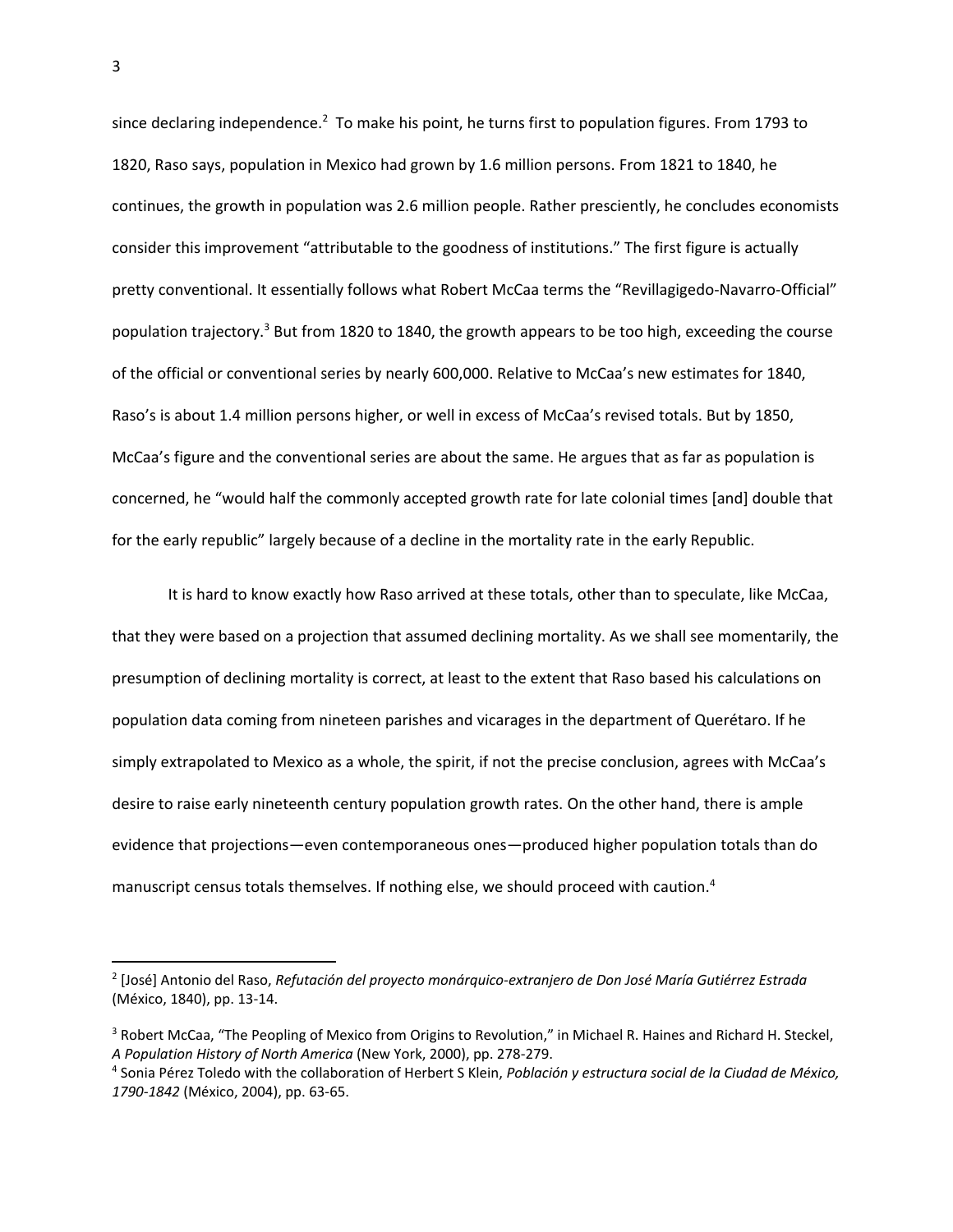About agricultural production, Raso is equally assertive. While he ventures no direct estimates for Querétaro in his attack on monarchy, he concludes, based on the tithe, that agricultural production in adjacent Guanajuato had grown 60 percent from 1827 through 1831<sup>5</sup> In his *Notas Estadísticas*, however, he observes that the tithe in Querétaro in the late 1820s was about 75 percent of what it had been at the turn of the nineteenth century, large enough to remark that the state of agriculture there was now "approaching the flourishing state that the capitalists had brought it to in other [earlier] times."<sup>6</sup> Again, he explicitly contests the notion of decay, dismissing it as unwarranted. But even here, we are largely forced to rely on literary sensibilities—our own, or Raso's. for validation. The principal observation of official bodies such as the *Dirección General de la Industria Nacional* in the early 1840s was that Mexico's agrarian problem, at least as far as cereal production was concerned, was abundance, not scarcity. The argument was that low prices followed from abundance—an excess of supply—rather than a deficiency of demand, something only export markets could remedy. Yet there is little hard data and only the occasional anecdote to support the contention. So, from the standpoint of systematic analysis, we are back to square one.<sup>7</sup>

Fortunately, Raso, unlike one of his successors, Juan María Balbontín, understood the value of systematic observation. It is on the basis of the data he provides that we may try a somewhat less casual analysis of the demography and economy of the state of Querétaro in the early 1840s. As the pioneering work of European demographic historians has emphasized, it is impossible to study one without understanding the other, but the standards for doing so are rather exacting, at least in terms of serial data. Here, then, is the value of Raso's work. Accurate or not as he may be, Raso generally, if not

l

<sup>5</sup> Raso, *Refutación*, p. 14.

<sup>6</sup> *Notas Estadísticas,* pp. 40-41.

<sup>7</sup> For example, *Memoria sobre el estado de la agricultura e industria de la República en el año de 1844* (México, 1845), pp. 4-5, 10.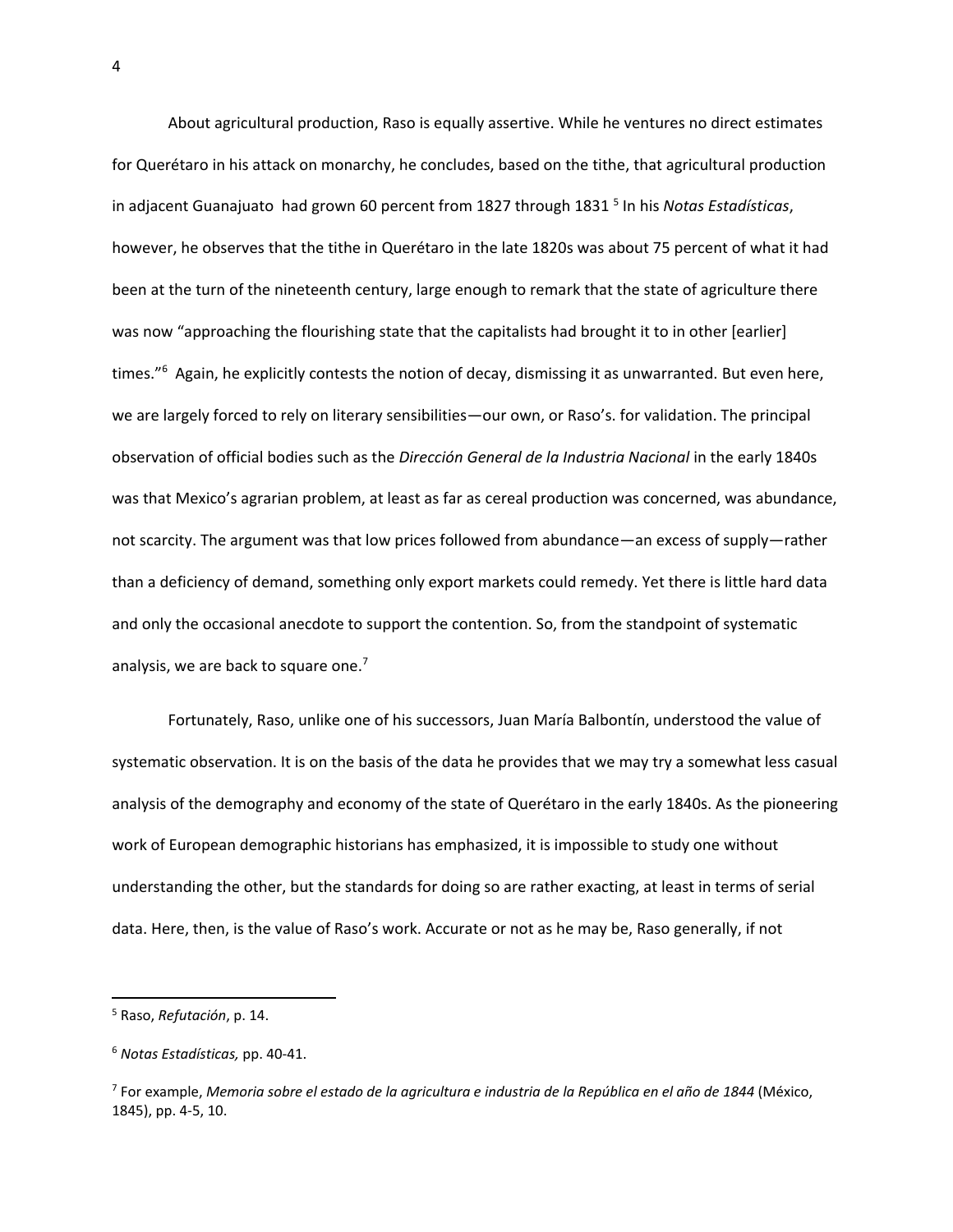inevitably, assumes a critical attitude toward the data, discloses his sources, and makes the nature of his assumptions clear. It is on that understanding that we proceed. When we do, we come to the following (very) tentative conclusions:

- (1) From 1827 through 1844, the population growth rate in the state or department of Querétaro was approximately 3.5 percent per year. I make no assertion that such an elevated rate was representative of the country as a whole. That, obviously, is not only unlikely, but impossible. Thus, Querétaro was different, if not unique. The overall population growth rate in the department was high, but extreme caution should probably be used in interpreting these results. Based on parish registers, they likely distort vital rates for the indigenous and mixed blood populations, although to what extent is not clear
- (2) Population growth was driven mostly by natural increase. In-migration was of lesser consequence.
- (3) Unlike in other so-called "high pressure" demographic regimes, especially in Europe, commercial activity seems to have affected fertility more than any other variable. Epidemics continued to create substantial mortality shocks even as the crude death, while high, slowly declined..
- (4) Given the considerable uncertainty in gross output estimates for Mexico as a whole, it remains somewhat uncertain as to whether we should consider output in this region high, or lower than it might have been. In nominal terms, per capita income in the 1840s was in the range 30 pesos. For Mexico as a whole, the firmest estimate we still have is, one way or another, that of José María Quirós, normally dated 1817. That would be around 38 pesos, or rather more than Queretaro's.
- (5) On the other hand, and perhaps suspectly, such a level of output was achieved in the face of an extremely high dependency ratio (91.8), and a labor force participation rate that appears implausibly low (about 30 percent), especially by comparison with what is known of the United States at the time. Indeed, the low participation rate squares more easily with low income levels in Mexico because it suggests that the problem was that not enough people worked because many were simply too young to do so. If the hypothesis of very slow economic growth in the nineteenth century is to be believed, slow growth was the result of demography, not transportation costs or "feudalism in the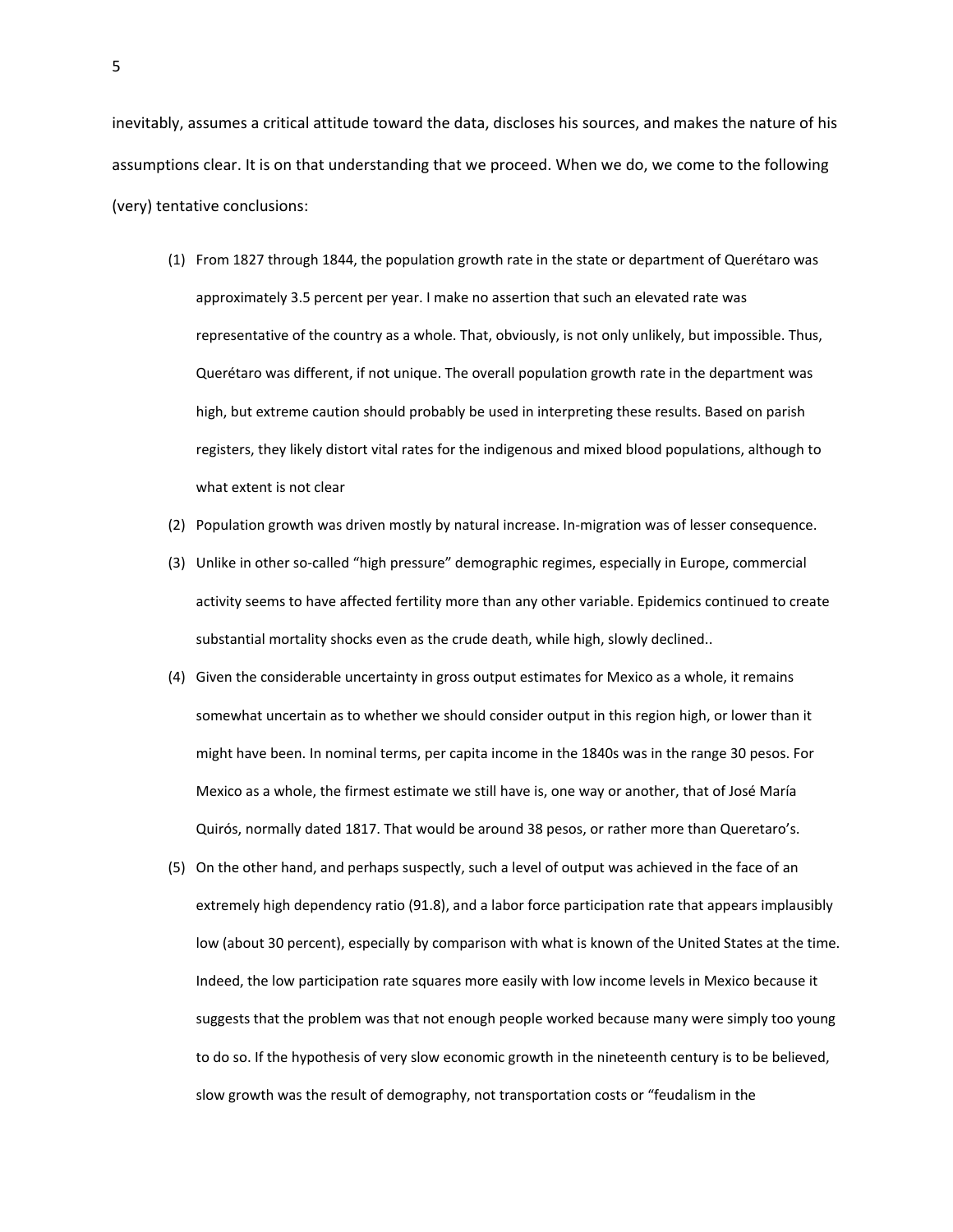superstructure," however consequential these may or may not have been. This actually makes sense because neither of these factors changed much with Mexican independence. However, if McCaa is correct, declining mortality did occur, and in the face of elevated fertility, population did grow.

(6) Whatever the economic consequences of the Insurgency of the 1810s were—and it has never been clear that these were any more than short term other than in silver mining—the demographic effects were practically over by 1844, although they still would have been in evidence a decade earlier. Such cohort effects may well explain the abundance of literary evidence suggesting that the Mexican economy experienced an upturn in Michoacán and the Bajío by the 1840s. The extent to which this was or was not associated with a revival of mining in Guanajuato is simply unclear. Changes in mining output have inevitably been described as largely exogenous in origin. Perhaps this was less true than we think.

## Analysis of Raso's Data

It is probably wisest to begin at the beginning, and to look at the overall structure of the population in the department at the time of Raso's writing. He provides ample data with which to do this, although the ages by which he defines cohorts are not ideal. Still, once we proceed, the results are quite suggestive. Most importantly, they appear to make historical sense.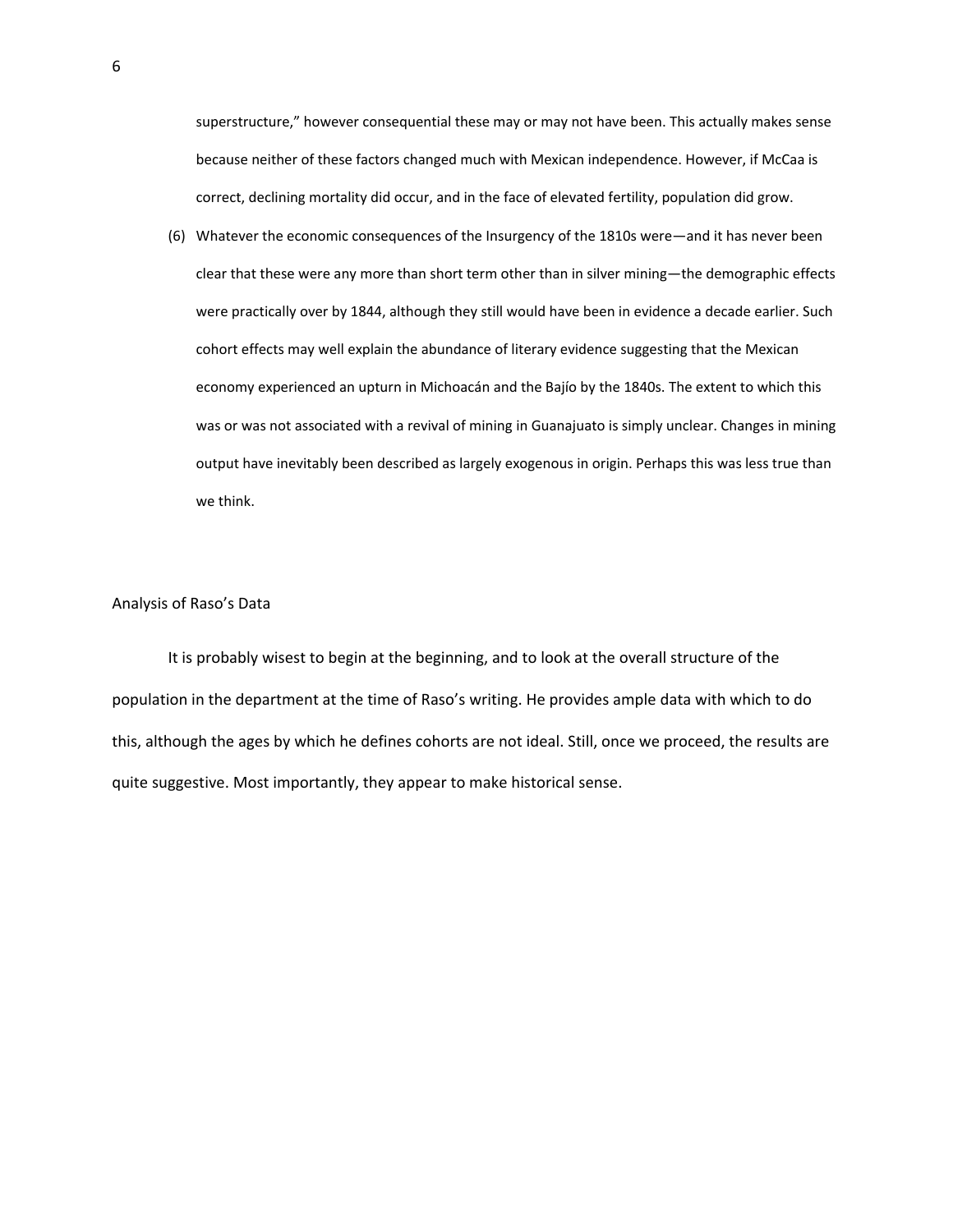Figure 1.



Figure Two

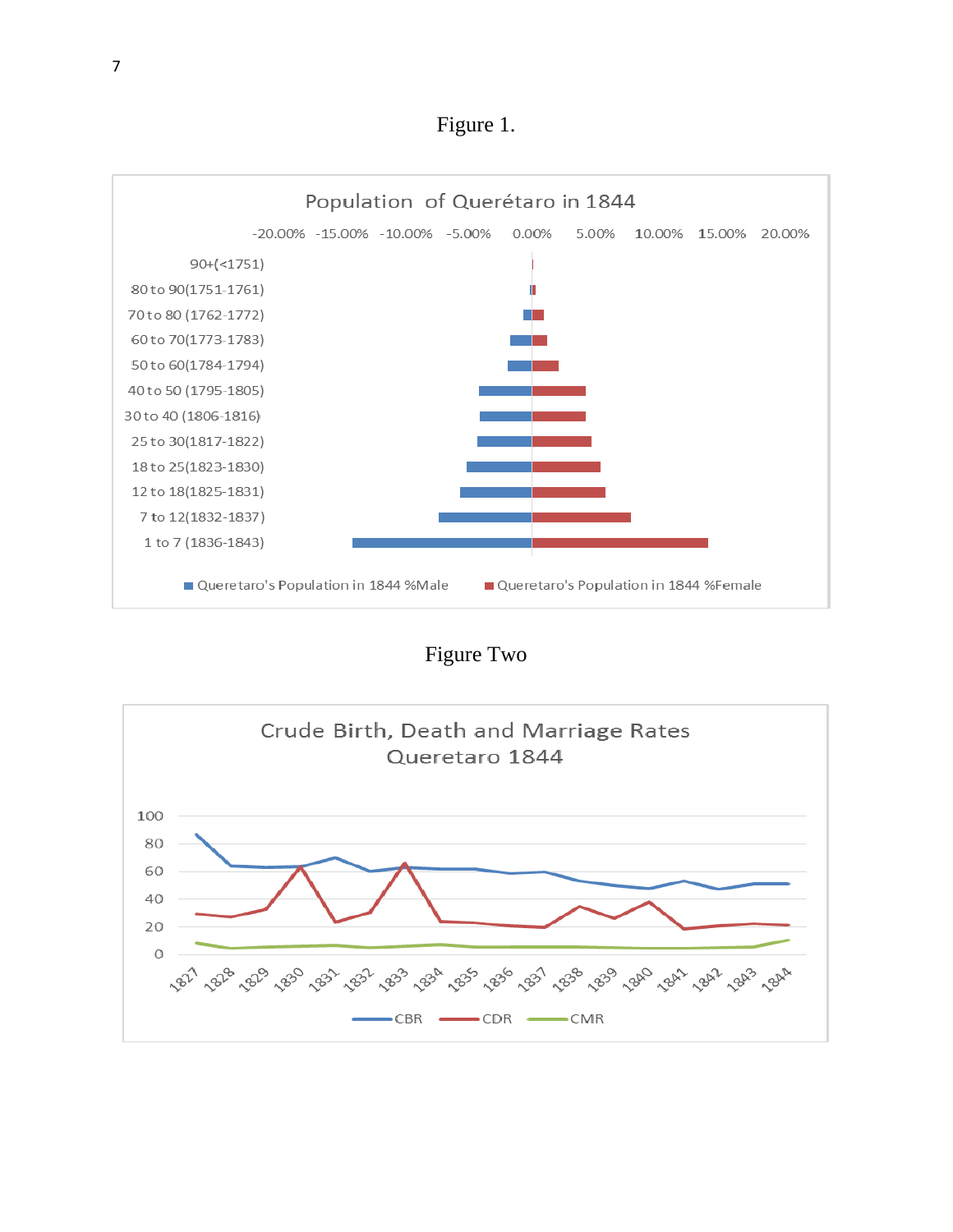In Figure One, we construct a basic population pyramid from Raso's data<sup>8</sup>. The first fact apparent is how young the population is. Nearly 44 percent of the department was 12 years of age or younger. While what we have is not identical to either an idealized Stage 1 or Stage 2 population pyramid, its profile is essentially concave and the overall resemblance is reasonable enough. Both the birth and death rates are high, but mortality is falling. In this instance at least, so is fertility, although not quite so quickly, so natural increase is still relatively high. The crude birth and death rates (CBR and CDR) are graphed in Figure Two, and are calculated directly from the parish level data supplied by Raso.<sup>9</sup> In the resulting pyramid, we are looking at something like a hybrid version of Great Britain in the eighteenth and early nineteenth centuries, which is perhaps not completely surprising. If any region is Mexico were more advanced economically than the rest, it would have been the Eastern Bajío, something I take to be one of the underlying messages of the work of David Brading<sup>10</sup>. We will consider shortly why this was so, but insofar as one region in Mexico, other than Puebla, was in any position to begin the process of industrialization, it was Querétaro, a region whose early experience with textile manufactories is well known.<sup>11</sup>

One of the truly striking features of the pyramid is the sharp contraction the cohort in the base undergoes as it passes to the age of 7. Undoubtedly, much, if not most of the decline could be attributable to death in the first year of life, whose rate in 1877 was calculated at 213 per 1,000. But Demetrio Mejía, the proximate source of this figure, adds that elevated mortality in children in Mexico

<sup>8</sup> Raso, *Notas Estadísticas,* p. 114.

<sup>9</sup> Raso, *Notas Estadísticas,* p. 100.

<sup>10</sup> Brading, *Miners and Merchants,* pp. 223-233.

<sup>11</sup> Richard J. Salvucci, *Textiles and Capitalism in Mexico. An Economic History of the Obrajes, 1539-1840* (Princeton, 1989), pp.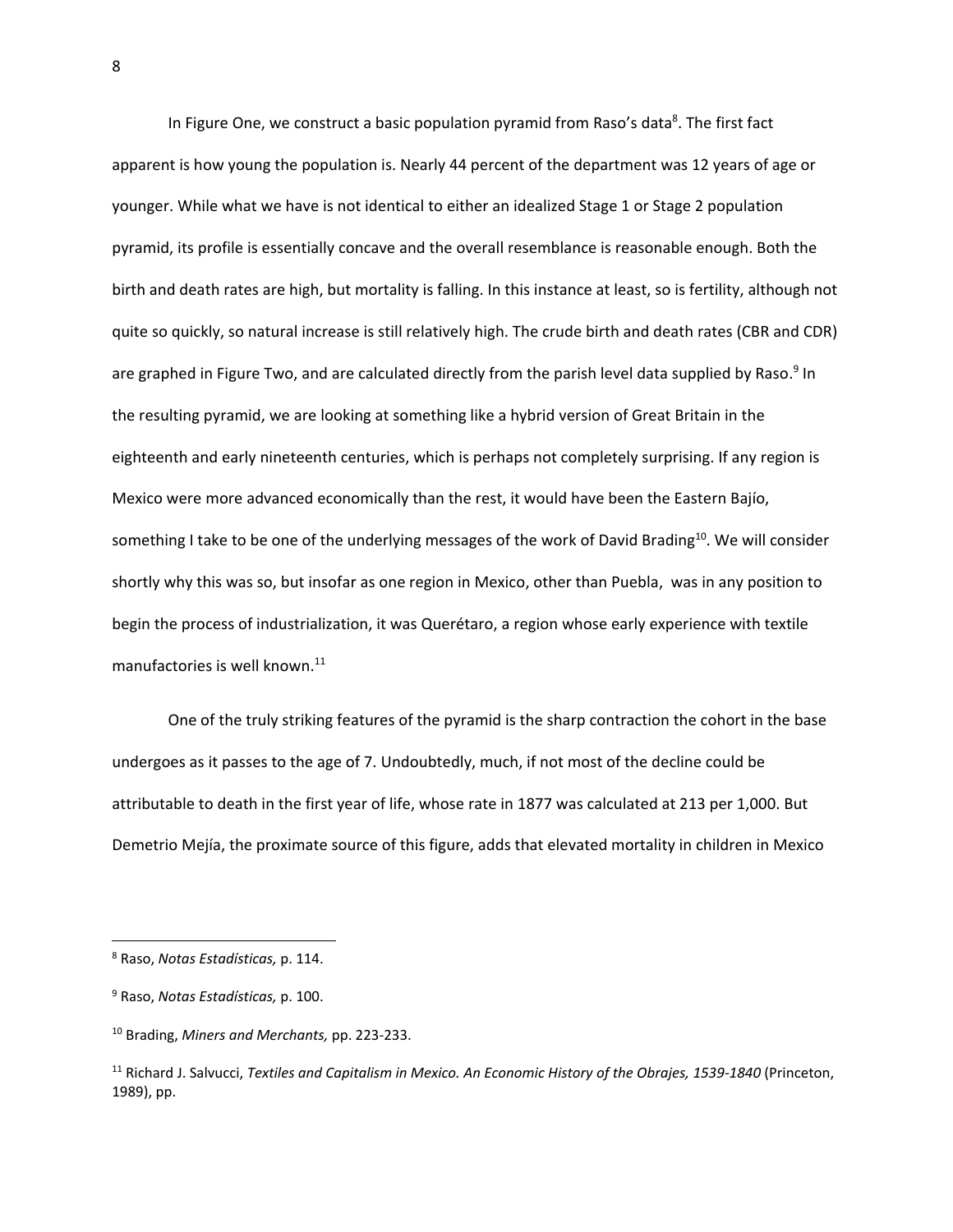until the age of 10 was the rule, which seems to correspond to what we have her. <sup>12</sup> In Querétaro, where the measure was made a third of a century earlier (1844), the death rate in the first year of life was 230 per 1000.<sup>13</sup>

The second feature that might be emphasized is the unexpectedly large reduction in the male cohort ages 50 to 60. Males of this age were born between 1784 and 1794, which is to say, in 1810, when the Insurgency broke out, they would have been between the ages of 16 and 26. The cohort of males aged 60 to 70 would have been born between the years 1773 and 1783. In 1810, they would have been between 27 and 37. There is no point in speculating how much of an impact the Insurgency itself had because both cohorts would have been subject to the great famine year of 1786, where estimates for Michoacán conclude that as much as 15 percent of the population was carried away by famine and epidemic disease. Still, the implication that males between 16 and 37 in 1810 would have reached the ages of 36 to 57 in 1830, which must have approximated much of the prime working age population. The idea that these groups were decimated by war, famine and epidemic disease is an intriguing one. It might well suggest that slow economic growth in this period was essentially a function of a muchreduced labor force.<sup>14</sup> Clearly, this is not a conclusion but an agenda for further research, but it seems a potentially fruitful one.

The third feature of the pyramid worth emphasizing is the impression that the life expectancy of men exceeded that of women. This is also something that appears marginally characteristic of the population distribution here, but it is interesting that a similar finding exists for San Luis de la Paz in the

<sup>12</sup> Demetrio Mejía, *Estadística de la mortalidad en México* (México, 1879), p. 19.

<sup>13</sup> Raso, *Notas Estadísticas,* p. 113.

<sup>14</sup>The traditional age for the *levée en masse* for males was between the ages of 16 and 50. See, for instance, Anselmo de la Portilla, *Historia de la Revolución de México Contra la Dictadura del General Santa-Anna, 1853-1855*  (México, 1993 [1856]), p. 74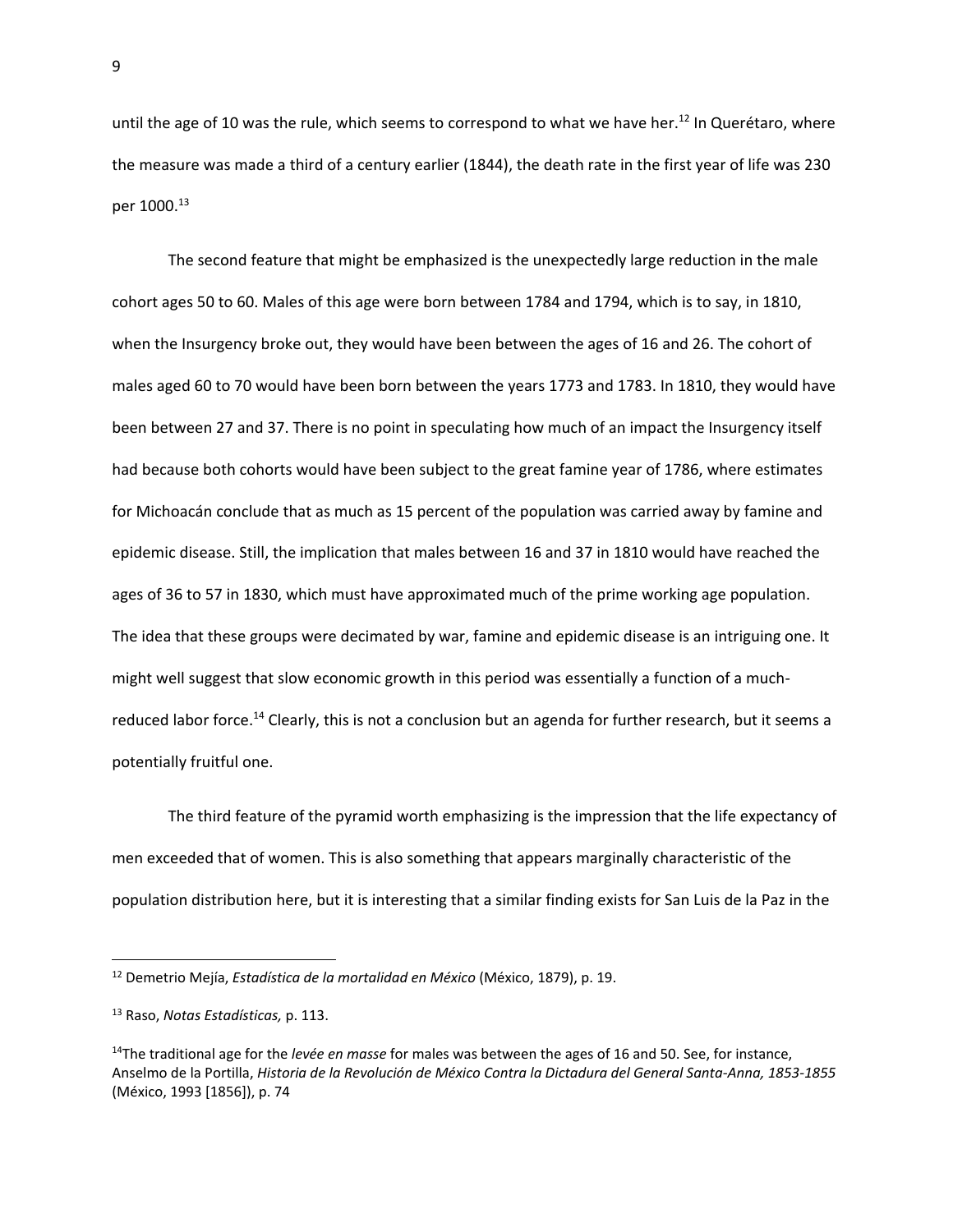eighteenth century. Nevertheless, as the most distinguished United States student of the demographic history of Mexico observed, [the history of life expectancy [in Mexico] remains largely unwritten."<sup>15</sup>

Turning to Figure Two, a number of features attract our attention. If we look first to the CDR, shocks in 1830, 1833, 1838 and 1840 are all obvious. Indeed, Raso calls these years "calamitous" and calculates that overall population growth would have been reduced to 1.3 percent per year if these rates had in general prevailed. Smallpox (1830), colera (1833), measles (1838) and smallpox once more (1840) were the proximate cause of these spikes, and, not unexpectedly, they carried off a disproportionate number of children. Undoubtedly, the effect also partially explains the shrinkage of the cohort born in 1832 to 1837. 16

In other historiographies of "high pressure" regimes, it has been customary to look at the association between real wages and vital rates, especially mortality. Unfortunately, the earliest maize price series for Querétaro that we have begins in the 1850s, and is no use to us in proxying real wages. But there does seem to be one intriguing possibility. This involves the use of the *alcabala* receipts. If there were ever anyone who makes a strong case against the use of the *alcabala* as a maco indicator, it is Raso, who suggests that the extent of fraud and contraband is so broad as to make variations in collections all but hopeless as commercial indicators.<sup>17</sup> While I have long believed that a thorough reading of Fonseca and Urrutia would disabuse historians of any illusions in this regard, one wonders if a variation of the tax, such as collections per head, might not be loosely interpreted as a crude measure of the "velocity" of commercial activity rather than its absolute level? One hesitates to push this too far,

l

<sup>15</sup> McCaa, "Peopling of Mexico," p. 274.

<sup>16</sup> Raso, *Notas Estadísticas,* pp. 104, 108.

<sup>17</sup> Raso, *Notas Estadísticas,* pp. 71-74.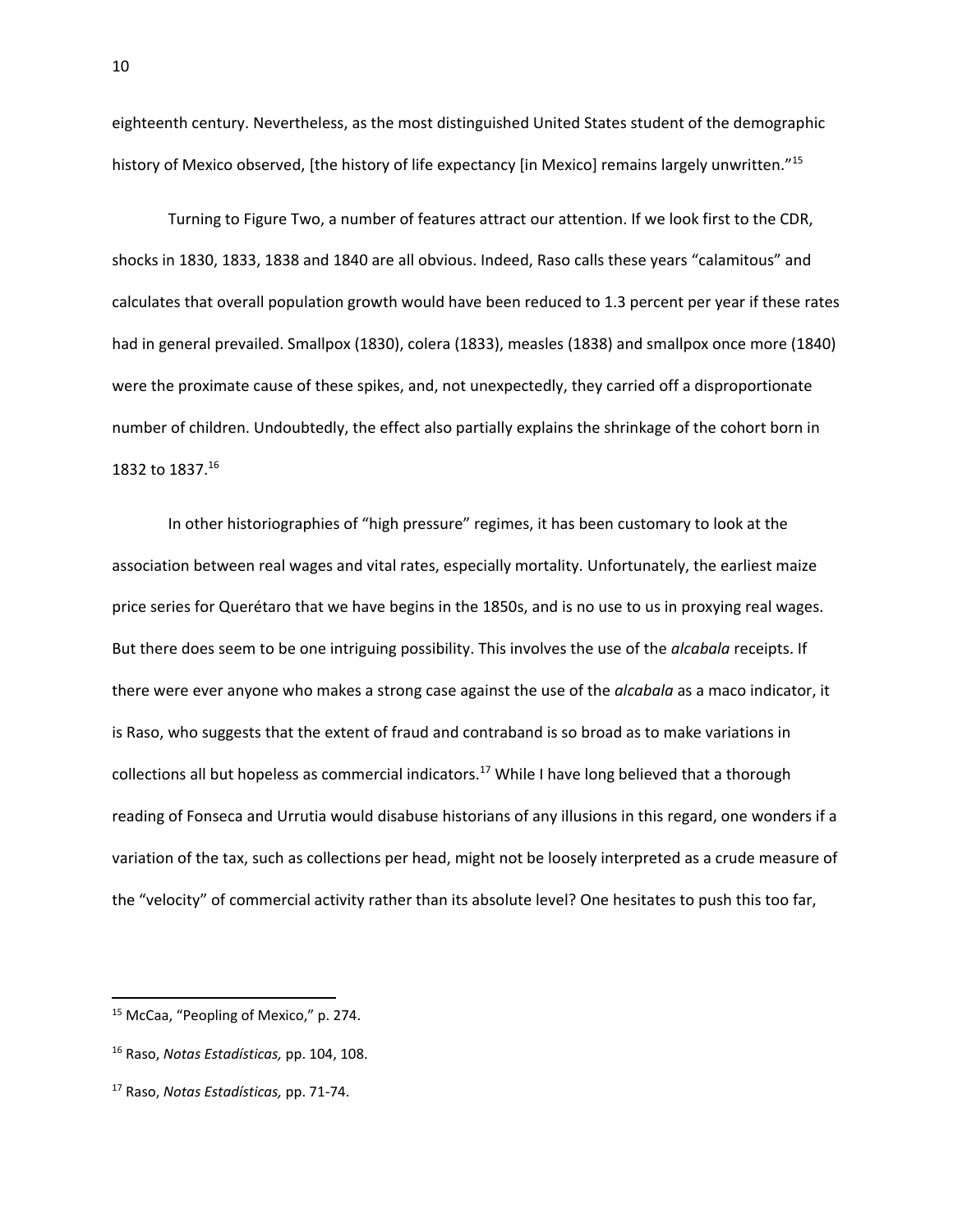but strictly speaking, the *alcabala* was a turnover tax, and turnover per head bears a passing resemblance to the velocity of money in the equation of exchange (i.e., PQ/M=V).





Thus transformed, the annual *alcabala* collection per head is displayed in Figure Three, along with the CBR and the CDR. Casual inspection suggests some similarity between the intensity of commercial activity and the CBR, but something more than casual inspection is desirable. In this instance, we regress the alcabala per capita (ALCPERCAP), the CDR and the CMR on the CBR and examine the results. All series are difference stationary, which is the transformation in which the estimation occurs. OLS yields the following results for the period 1827 through 1843

CBR= -1.90 + 0.45ALCPERCAP\* - 0.07CDR + 1.55CMR\*

 \*Significant at 90 percent  $R^2$ = .38 (adjusted for df)  $F^*$ = 4.32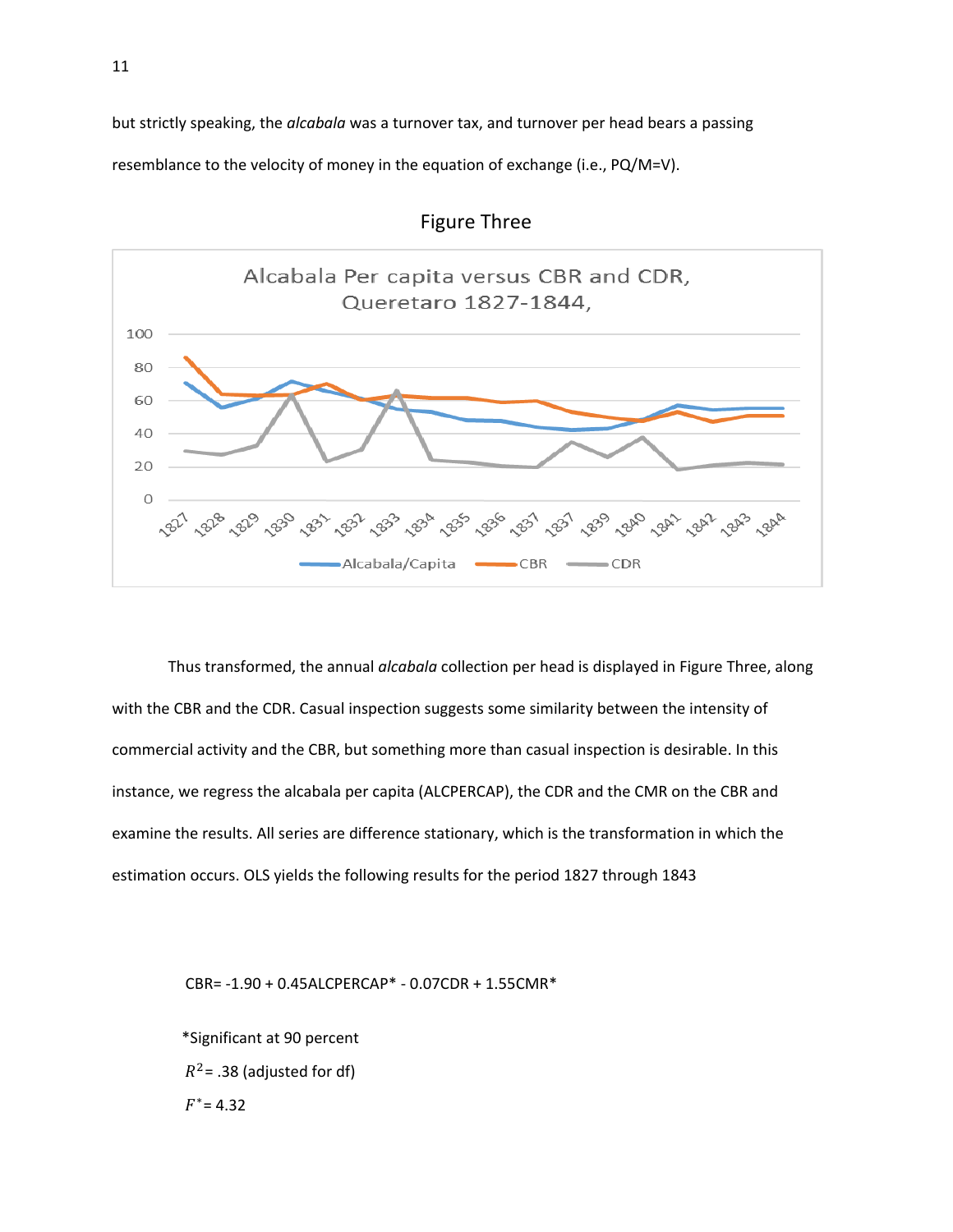$DW = 2.51$ 

Again, the results are interesting and probably sensible. Fertility is explained by both the general commercial environment and nuptiality. The CDR has begun to decline because, as McCaa emphasizes, vaccination, rudimentary measures to prevent the spread of infectious disease had begun to be taken in the late colonial period, and vaccination, especially, was understood to be an efficacious measure. The CBR, perhaps surprisingly, had begun to fall, and if still high, was actually approaching (in Querétaro) that of the white population in the United States.<sup>18</sup> This is, perhaps, an indication of some underlying bias towards the white population in Raso's demographic, drawn as it was from parish registers in which one would immediately suspect an underrepresentation of both the casta and indigenous populations. This is probably of particular significance in interpreting the results of our calculations of the level of per capita income, which reflects not only what appears to be an (perhaps implausibly) small labor force, but which surely says little about indigenous people working on their own lands, or, as was quite common in the Bajío on the estates of landlords, or as sharecroppers.

The final figure derived from the data appearing in Figure Two is perhaps both revealing and instructive at the same time, which is nothing more than the population growth rate in the department that Raso's data imply. The numbers, as one might suspect, are very high, something on the order of 3.5 percent per year during the roughly seventeen years for which Raso provides data. Since natural increase accounted for the great bulk of population increase (2/3), the explanation must lie fertility and

l

 $18$  The CBR in 1827 and 1828 is quite elevated is quite elevated. It may very well reflect the ending of a "bounceback effect" of the Insurgency in the region where there was a marked fall in fertility due to deferred female marriage, declining marital fertility, or both. This is a not uncommon phenomenon after wars and other major social upheavals. See John C. Caldwell, "Social Upheaval and Fertility Decline," *Journal of Family History ,*  29:4 (2004), pp. 407-420.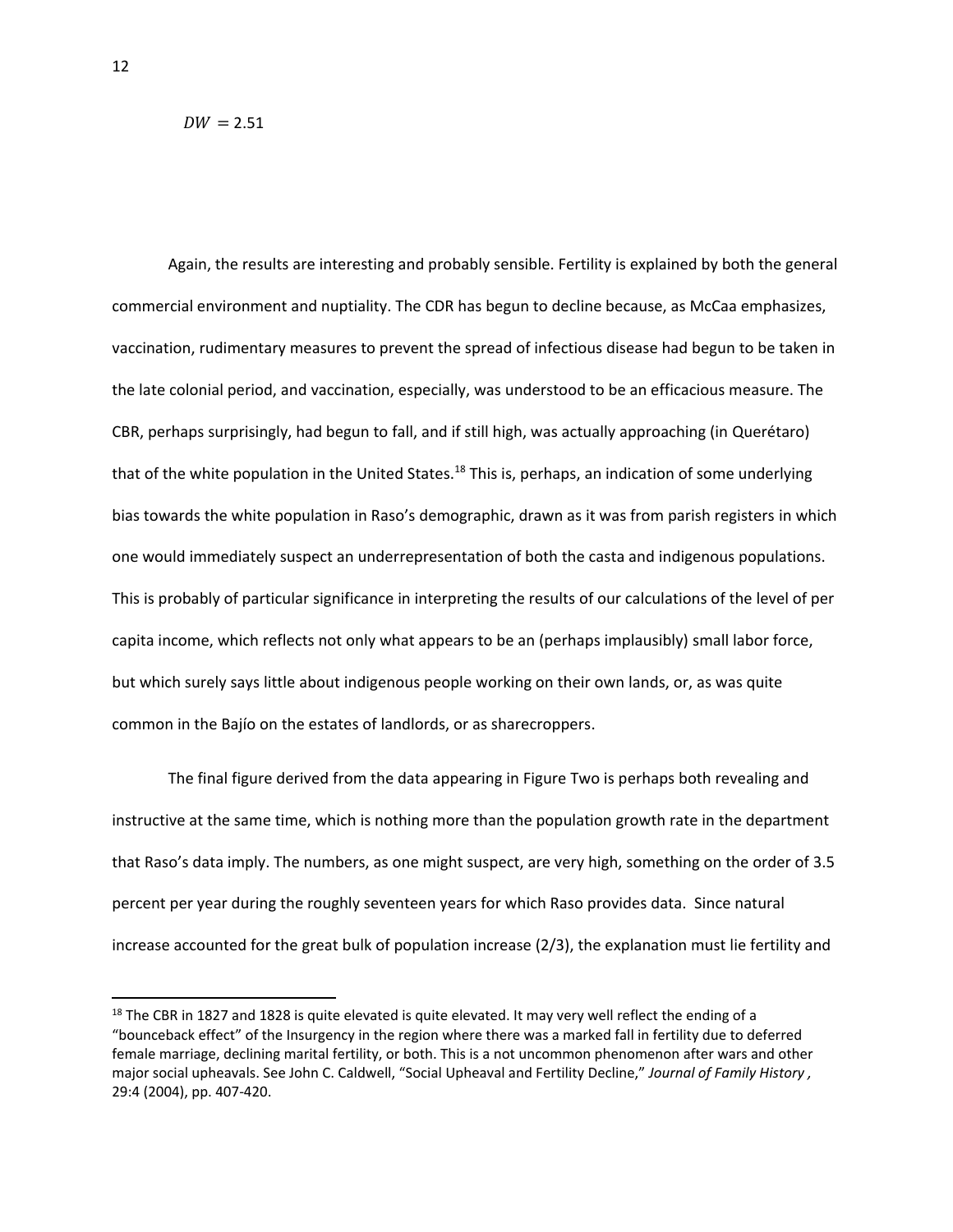mortality, although there is no obvious to think that one should have been affected more than the other even if systematic differences in registration between the countryside and the city would not be unexpected. The CDR of the city of Guadalajara in the same period was about 50 percent higher (46.1), but urban mortality rates were inevitably higher in the nineteenth century because of unhealthful living conditions and crowding: the CDR during the cholera epidemic of 1833 in the city spiked to in excess of 100!<sup>19</sup> At this point, we might venture that Querétaro was different from elsewhere in Mexico, but in ways that are not precisely clear. Cecilia Rabell Romero has calculated that the population growth rate for the *city* of Querétaro between 1777 and 1803 was some 1.21 percent per year, so clearly, something had resulted in a substantial upward shift in population growth by the time Raso had begun collecting data.<sup>20</sup> The regression results suggest that both nuptiality and general commercial conditions must have played an important role in this process, although at this point, it is not yet precisely clear how. Strikingly, Raso suggests that political movements, and he specifically mentions 1829 and 1842, when troops garrisoned in Queretaro left for Jalisco and Mexico, depressed the birth rate by impeding family formation. "A demonstration of how dangerous wars are for the progress of population," Raso concludes.<sup>21</sup> Attempts to capture this effect through dummies in the specification yielded correct signs, but significance at somewhat less than the customary threshold. If nothing else, the admonition reminds us that we should not be too quick to dismiss the idea that "political instability" interfered with economic growth, although through mechanisms quite different from the "smoldering ruins" model that we might customarily assume.

<sup>20</sup> Cecilia Rabell Romero, *Oaxaca en el siglo xviii: población, familia, y economía* (México, 2008), pp. 54-55.

<sup>19</sup> Lilia Oliver, "La mortalidad en Guadalajara, 1800-1850," in Mario Bronfman and José Gómez de León, comps., *La mortalidad en México*: niveles, tendencias y determinantes (México, 1988), pp. 171-191.

<sup>21</sup> Raso, *Estadística de Querétaro Relativa a la Población* (Querétaro, 1846), p. 8.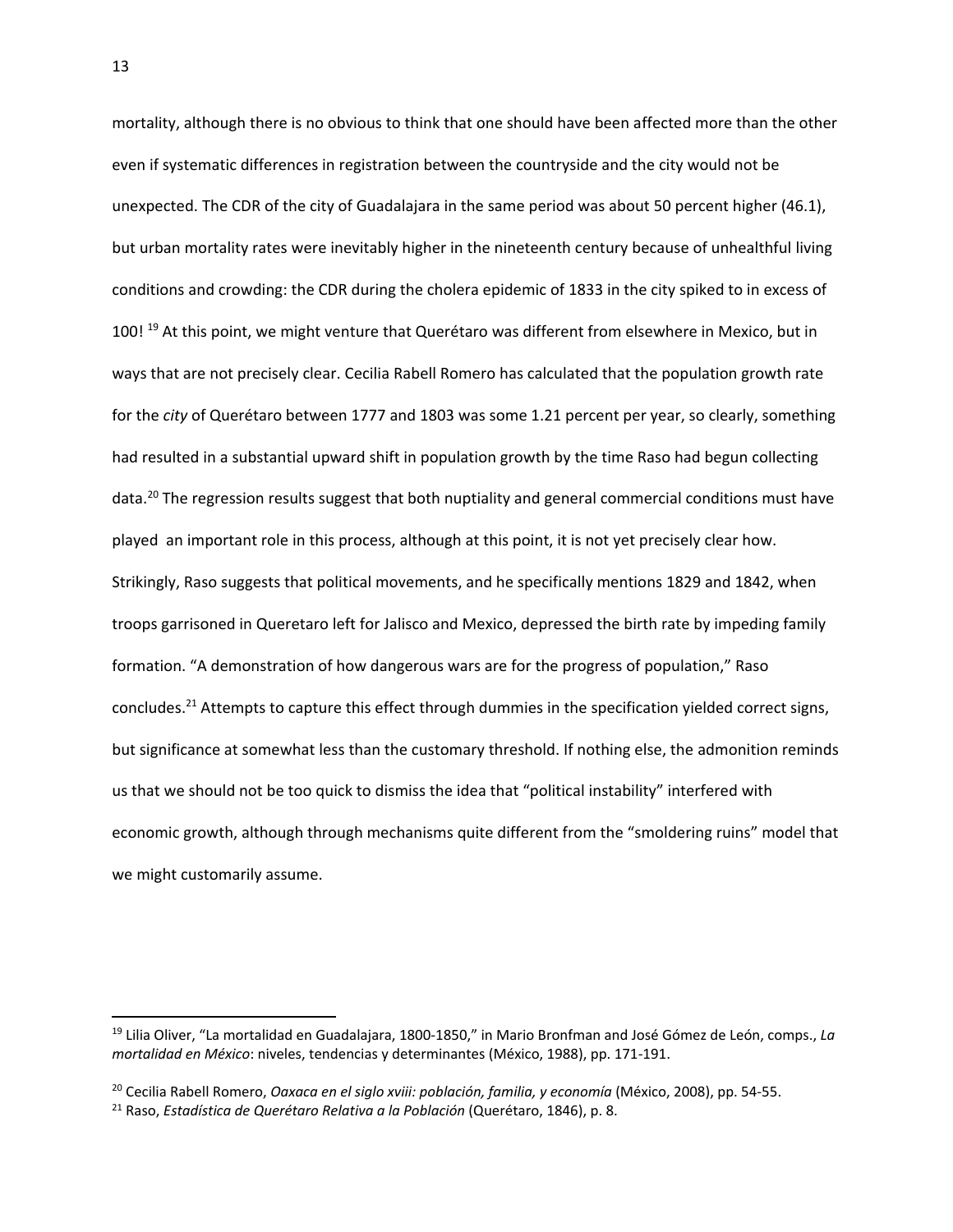New "Conjectural" Estimates of Output

It should be clear that population growth is closely related to economic growth. In the broadest sense, the growth of a country's output can be accounted for by the growth in its labor force and the growth in labor force productivity. But finding historical data in Mexico to estimate either is a challenge.

Measures of economic growth in this period have therefore never followed this path. Rather, going back to José María Quirós in 1817, the general approach has been to estimate the consumption of representative agents. Making suitable, if arbitrary adjustments for public expenditure and private investment, totals are then obtained by inflating the agent's expenditure by total population. The method was used by Raymond Goldsmith in approximating the size of output in the Roman Empíre and applied to other cases as well. Unfortunately, economists typically view the results as mechanical, and any resulting similarity between expenditure and income so computed to be largely accidental. The fact that this is what the Mexican data for the period lend themselves is viewed as irrelevant.

One of the interesting features, perhaps the most interesting, of Raso's data, is that it can, with little adjustment, be used to estimate the output of Querétaro in ways more consistent with economic theory. Similarly, with some effort, and with considerably less certainty, one can employ Balbontín's data for the same purpose and for roughly the same period. The canonical approach to the problem in the °new° economic history of the United States was laid out in 1967 by Paul David. While there have been subsequent efforts by David and others to update his calculations, it seems appropriate to employ the original approach as a starting point for a Mexican calculation, specifically for the department of Querétaro in approximately 1844.<sup>22</sup>

<sup>&</sup>lt;sup>22</sup> The state of Querétaro as a political entity was created by the Constitution of 1824 from the territory of the intendancy of Mexico. So any attempt to place preindependence estimates for the region on the same footing would be purely notional, albeit possible. See Edmundo O'Gorman, *Historia de la Divisiones Territoriales de Mexico* (2d ed., México, 1948 [1973]), p. 66.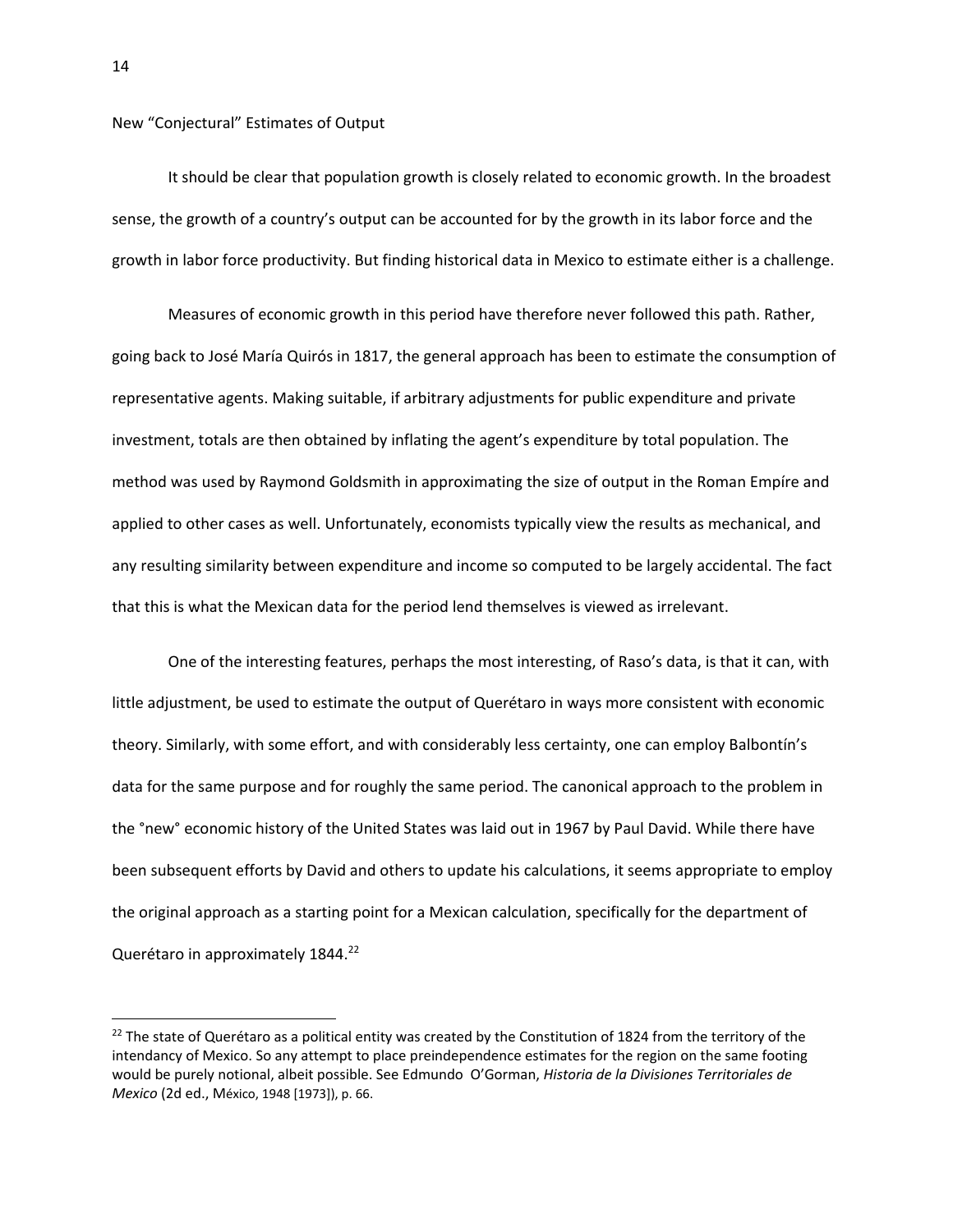David's approach is relatively straightforward. It has been summarized in the following identity<sup>23</sup>

GDP/P = (LF/P)[Sa(O/LF)a + S<sup>n</sup> (O/LF)n]

Output per person ((GDP/P) equals the product of the labor force participation rate (LF/P) and output per worker. Output per worker in turn can be written as a weighted average of output per worker in agriculture (a) and nonagriculture (n) where the weights are each sector's share of the labor force. The intuition is easy.

Finding numbers for Mexico, of course, is anything but easy, and even then, one anticipates a host of objections. For example, there must have been a substantial amount of household production that is simply not captured by David's approach. Moreover, the idea of "labor force" assumes a pretty clear division between those who work and those who do not, or even an unambiguous definition of "work." These are not trivial questions for nineteenth century Mexico, but they cannot be resolved here. Rather, we concentrate on following the result of David's methodology to see falls out.

Remarkably, Raso, truly an underappreciated savant, provided data that can be used in the estimating equation. The calculations are tedious, but assuming no mechanical errors they produce a per capita income for Querétaro of 29 to 30 pesos.

Considering that Sánchez Santiró reports an almost stable nineteenth century consensus estimate of 36 to 43 pesos, what we have certainly seems plausible. On the other hand, the Querétaro figure is in the neighborhood of David's 1967 estimate for the United States in 1840, a date before which the acceleration of United States economic growth had really gotten underway. Are we really prepared to accept the fact that, for no obvious reason, output in two largely agrarian societies should

<sup>&</sup>lt;sup>23</sup> Peter C. Mancall, Joshua L. Rosenbloom and Thomas Weiss, "Conjectural Estimates of Economic Growth in the Lower South, 1720 to 1800, " in William A. Sundstrom, Timoth V. Guinnane and Warren C. Whatley, *History Matters: Essays on Economic Growth, Technology and Demographic Change* (Stanford, 2003), p. 395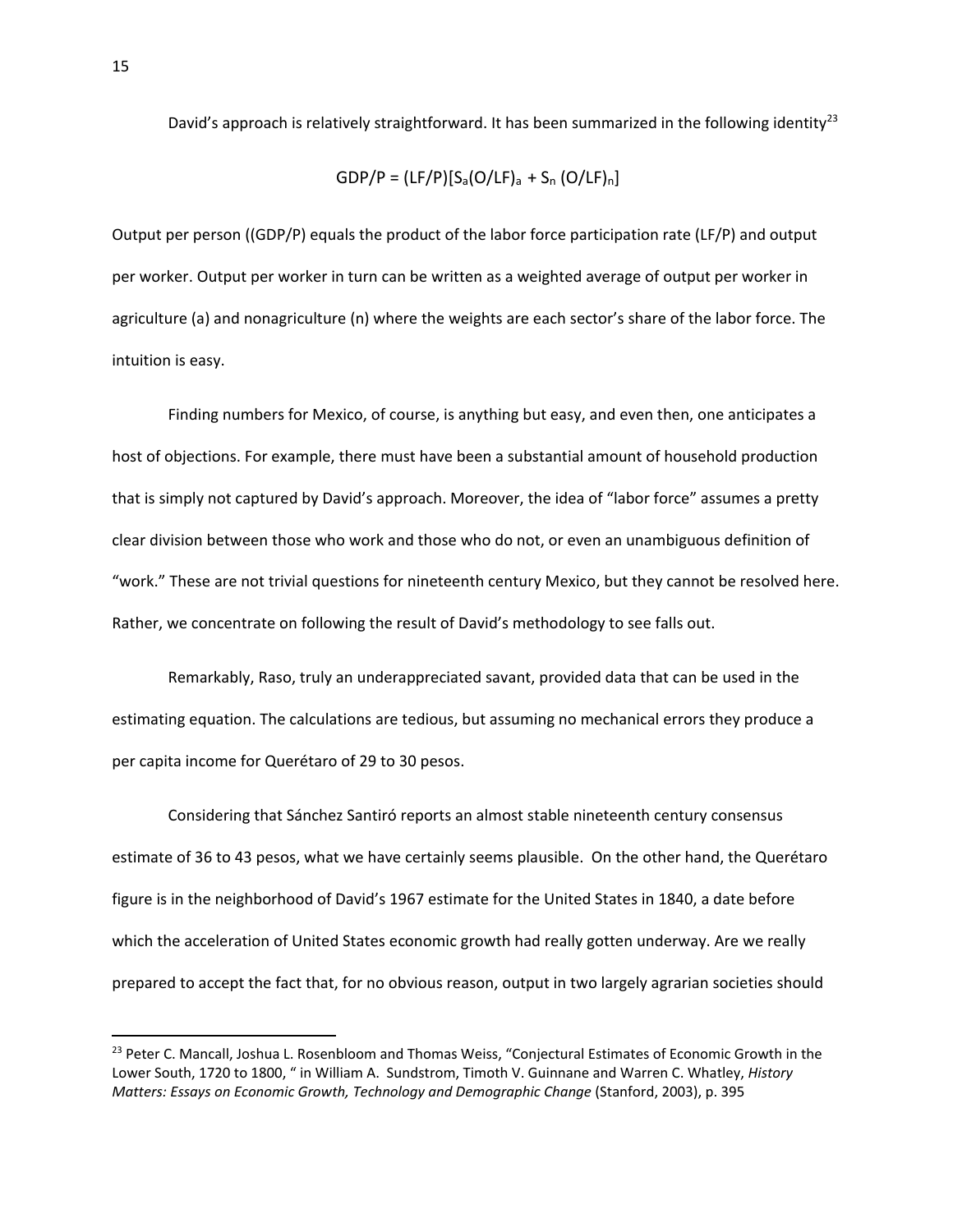have been so different, especially when we consider that Querétaro was one of the most economically advanced regions in Mexico?

In the textile industry in 1844, Raso calculated that average income was above 90 pesos, which he claimed had not changed much in 50 years.<sup>24</sup> For a work year of 300 days, that is a little in excess of two reales per day, which does not sound excessive. On the other hand, Raso's agricultural earnings (including a maize ration and income received in sharecropping) work out to about \$25 a year. Since Raso placed 40 percent of the work force in agriculture but only about 8 percent in manufacturing, the difference, presumably could be attributed to what he termed "rentiers," merchants, artisans, others in urban occupations, and in the priestly, bourgeois, and professional classes found in the city of Querétaro, who comprised 50 percent of the labor force. So, logically, what Raso is describing a department whose average was more or less typical for Mexico's rural economy, especially if we are looking at the "working class." But in the city and in the new industrial sector, which was almost, but not quite unique to the eastern Bajío, incomes were much higher. On the whole, the numbers may be a bit disconcerting, but viewed in this perspective, do not appear to be completely implausible. For one thing, the property qualification for voting under the Bases Orgánicas of 1843 was \$200 pesos per year.<sup>25</sup> Even well paid workers in the new textile industry made no more than half of that.

Why do we say Querétaro was different? Why was a small part of its resources given over to manufacturing. And, finally, why does any of this really matter?

First , Querétaro was a diverse environment, geographically and environmentally, but it was a relatively small area. One might hypothesize that Adam Smith's famous precondition for economic

<sup>24</sup> Raso, *Notas Estadísticas,* p. 66. The key table for providing data for the estimating equation is provided by Raso on p. 78.

<sup>25</sup> Bases Orgánicas de la República Mexicana, Art. 18 [http://www.juridicas.unam.mx/infjur/leg/conshist/pdf/1842.pdf,](http://www.juridicas.unam.mx/infjur/leg/conshist/pdf/1842.pdf).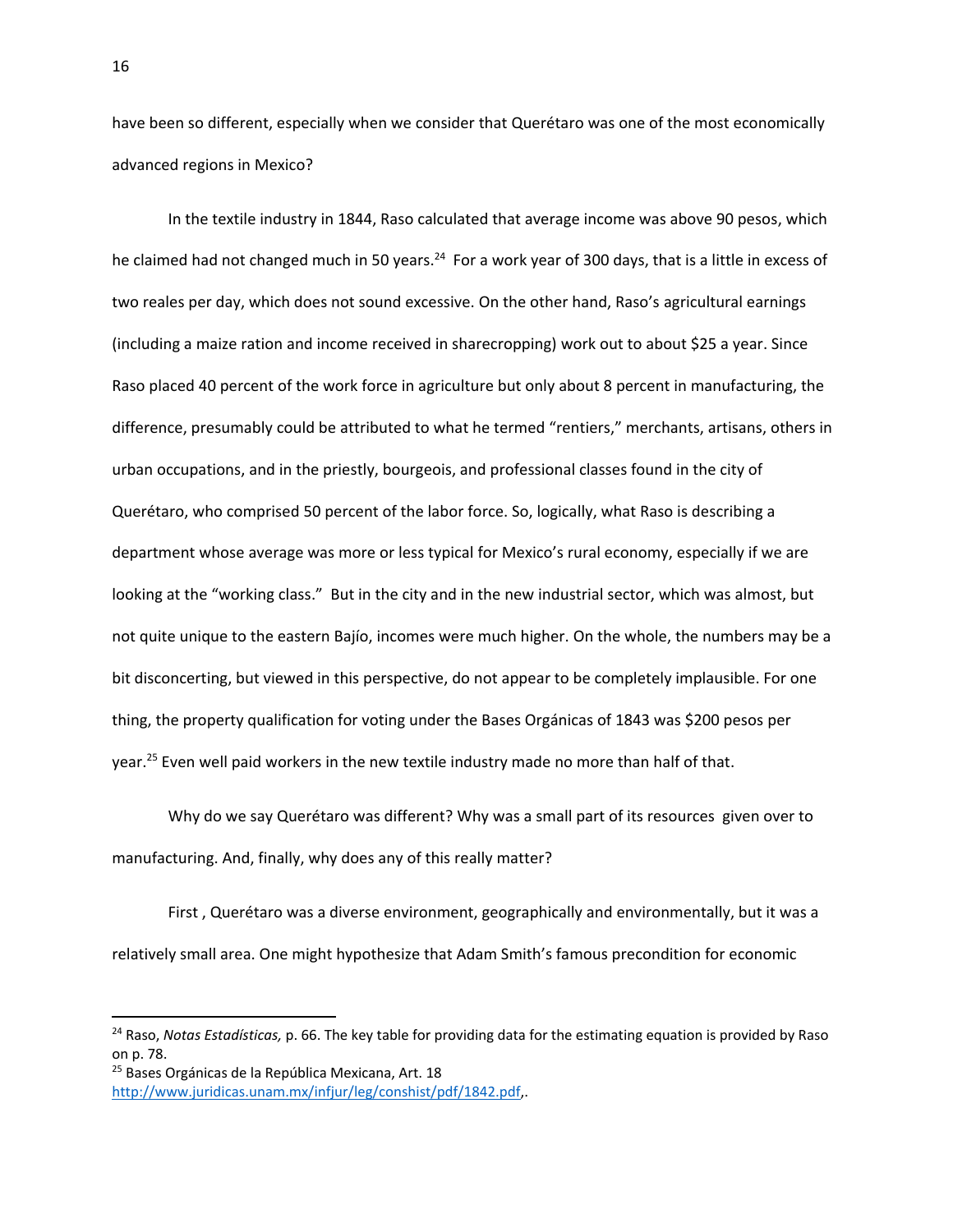growth, division of labor and specialization, were relatively more feasible there, although to be sure, Simon Miller emphasizes that the reduction in transportation costs effected by the railroad there was no less dramatic than elsewhere in Mexico. Second, from an early stage, in Querétaro (and, no doubt, Puebla), agricultural productivity was high enough to allow the release of labor to industry. In fact, if we look at the department as a country, it produced an agricultural surplus in goods such as maize, beans, chickpeas and wheat, for "export", which taken with the value of manufactures, almost precisely paid (1.7 million pesos) for the value of the department's "imports." (1.5 million pesos).<sup>26</sup> In David's 1967 model, we find rising income and productivity depends on the intersectoral transfer of labor—the movement of resources out of agriculture and into industry, precisely what the department had a comparative advantage in. Third, the fundamental mechanism that governed growth in Querétaro was similar to the one that governed growth in the Lower South in the United States. Consider Mancall, Rosenblook and Weiss' conclusions for 1720 to 1800

Part of the reason why the per capita [GDP] figure rose so slowly, or not at all, is because population was growing rapidly and in ways that held growth in check…. Throughout the period the share of the population under the age of 10 was increasing…. [This] served to hold down and indeed decrease the labor force participation rate; the number of dependents was rapidly increasing. The population was growing by adding people who were not as productive as full-time workers. As a consequence, even though workers were becoming more productive, the impact of the improvement in productivity was muted because of the decline in labor inputs per capita.... $^{27}$ 

This sounds very much like the situation we have described for Querétaro. The LFPR data supplied by Raso yields a rate of barely 30 percent in the 1840s, which is even lower than that of the Lower South in

<sup>26</sup> Raso, *Notas Estadísticas,* pp. 80-82.

<sup>&</sup>lt;sup>27</sup> Mancall, Rosenbloom and Weiss, "Estimates of Economic Growth," p. 411.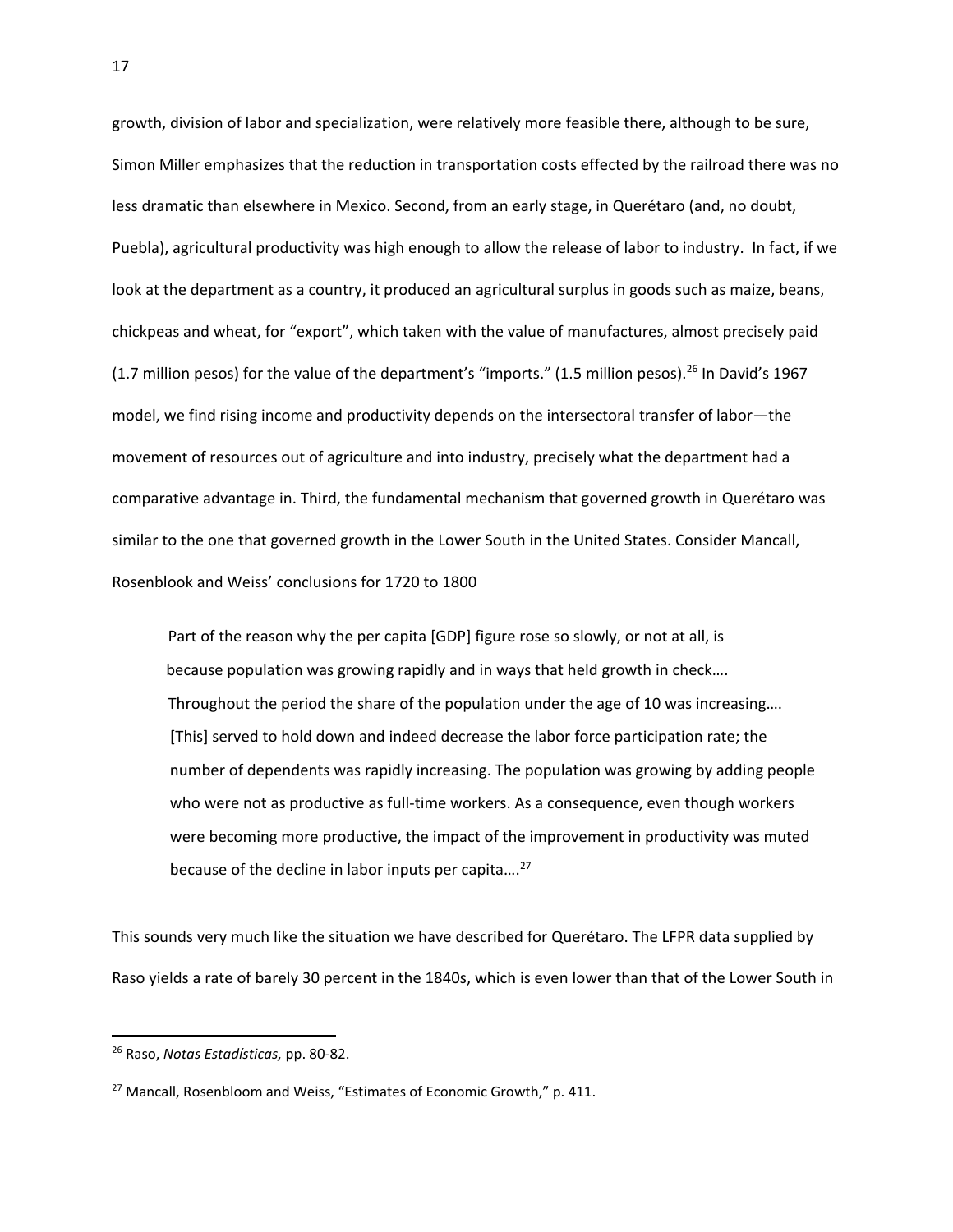1800, that was 39 percent. Lest this sound outlandishly low, it is roughly comparable to the figure that David Brading supplied in his census of the Bajío in the late colonial period, (28.6 percent in the Intendancy of Guanajuato) which indeed leads one to wonder, "But who was doing the work?" The answer, if our analysis tells us anything at all about Mexico, is not enough people to raise the growth of potential output.<sup>28</sup>

While we have attributed part of this finding in Querétaro to civil war, famine and epidemic disease, it does seem to resolve one outstanding paradox of the literature. Miller's study of the agricultural economy in Querétaro emphasizes time and again that the hacendados thought that the principal problem was a shortage of labor, to which the solution was sharecropping. The age and dependency structure of the population we identify goes some way to explaining how landowners could complain of persistent labor shortage while the population was growing at 3.5 percent per year.

## **Conclusions**

While we have already summarized the principal findings of the paper, a few observations in order. This paper is a first step: it does not offer settled conclusions. But it is an attempt to bring the analysis of Mexican economic growth in the early nineteenth century more in line with the mainstream of work in other economic historiographies. It deliberately avoids discussions of the culture of capitalism, of modes of production, indeed, of most of the existing literature. This is deliberate. We will continue to regard the period before 1870 in Mexican history as a kind of black hole if we simply recapitulate what others have said without finding new data and exploring novel methodologies. A

 $\overline{\phantom{a}}$ 28Brading, *Miners and Merchants,* p. 229.